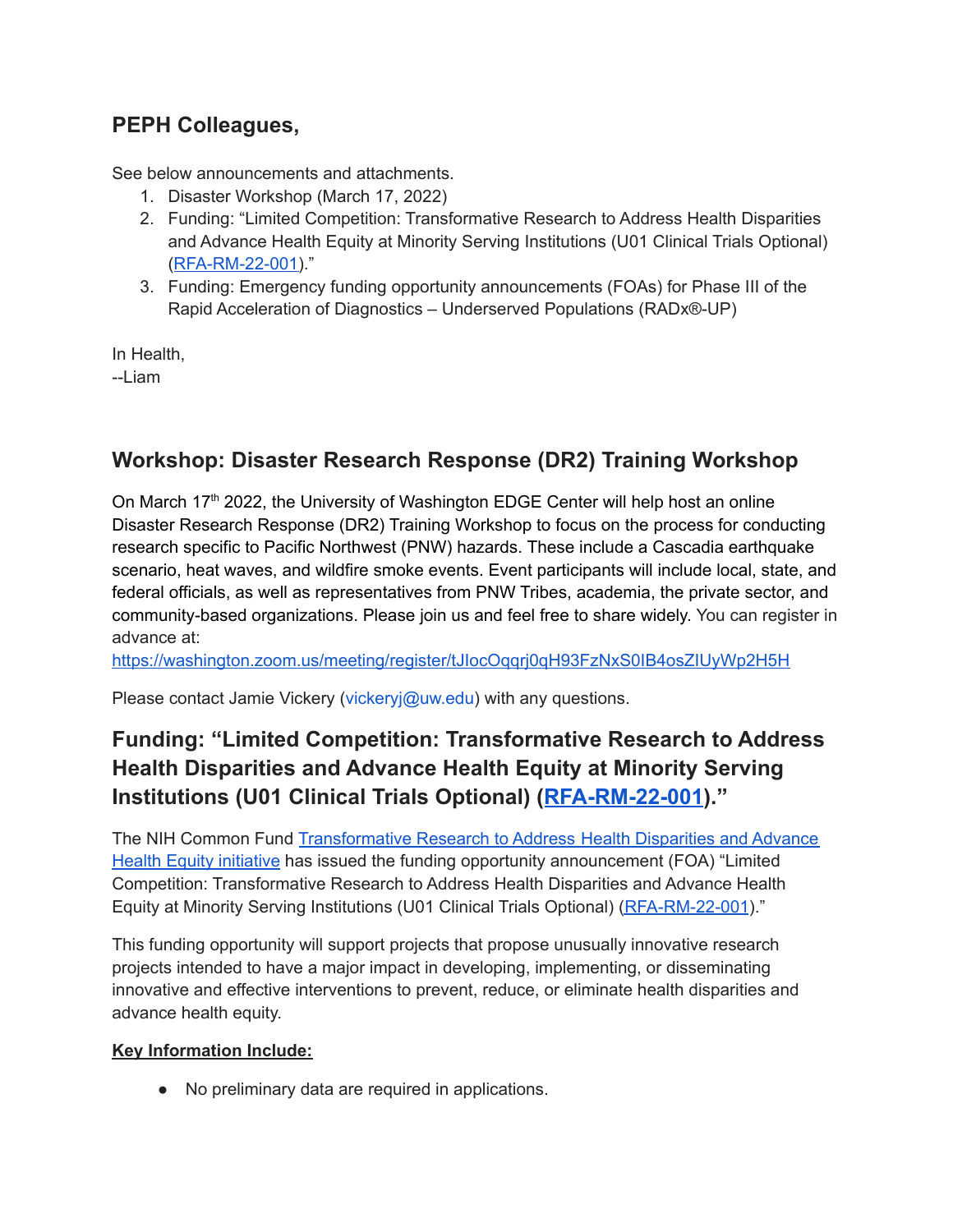- Projects must clearly demonstrate potential to produce a major impact in addressing health disparities and advancing health equity.
- All applications are due on **May 23 rd , 2022**
- View the RFA-RM-22-001 for more details: [https://grants.nih.gov/grants/guide/rfa-files/RFA-RM-22-001.html.](https://nam04.safelinks.protection.outlook.com/?url=https%3A%2F%2Fgrants.nih.gov%2Fgrants%2Fguide%2Frfa-files%2FRFA-RM-22-001.html&data=04%7C01%7Cgdowner%40howard.edu%7C6556fc09fc6f444f947b08da015575ef%7C02ac0c07b75f46bf9b133630ba94bb69%7C0%7C0%7C637823764615340173%7CUnknown%7CTWFpbGZsb3d8eyJWIjoiMC4wLjAwMDAiLCJQIjoiV2luMzIiLCJBTiI6Ik1haWwiLCJXVCI6Mn0%3D%7C3000&sdata=%2B5Lfy9EEp346xYRaYonCvjheB50vcCKnOhsQ7gbkxys%3D&reserved=0)

We encourage applicants to carefully review the Answers to [Frequently](https://nam04.safelinks.protection.outlook.com/?url=https%3A%2F%2Fcommonfund.nih.gov%2Fhealthdisparitiestransformation%2Ffaqs&data=04%7C01%7Cgdowner%40howard.edu%7C6556fc09fc6f444f947b08da015575ef%7C02ac0c07b75f46bf9b133630ba94bb69%7C0%7C0%7C637823764615340173%7CUnknown%7CTWFpbGZsb3d8eyJWIjoiMC4wLjAwMDAiLCJQIjoiV2luMzIiLCJBTiI6Ik1haWwiLCJXVCI6Mn0%3D%7C3000&sdata=AGALjLtmgvVI%2Bg9v9AmNAEObTAymb%2BTRTIZN%2FijAzzU%3D&reserved=0) Asked Questions for [RFA-RM-22-001](https://nam04.safelinks.protection.outlook.com/?url=https%3A%2F%2Fcommonfund.nih.gov%2Fhealthdisparitiestransformation%2Ffaqs&data=04%7C01%7Cgdowner%40howard.edu%7C6556fc09fc6f444f947b08da015575ef%7C02ac0c07b75f46bf9b133630ba94bb69%7C0%7C0%7C637823764615340173%7CUnknown%7CTWFpbGZsb3d8eyJWIjoiMC4wLjAwMDAiLCJQIjoiV2luMzIiLCJBTiI6Ik1haWwiLCJXVCI6Mn0%3D%7C3000&sdata=AGALjLtmgvVI%2Bg9v9AmNAEObTAymb%2BTRTIZN%2FijAzzU%3D&reserved=0) and view [slides](https://nam04.safelinks.protection.outlook.com/?url=https%3A%2F%2Fcommonfund.nih.gov%2Fsites%2Fdefault%2Ffiles%2FPre-Application%2520Webinar_RFA-RM-22-001_February%252016%25202022_POSTING.pdf&data=04%7C01%7Cgdowner%40howard.edu%7C6556fc09fc6f444f947b08da015575ef%7C02ac0c07b75f46bf9b133630ba94bb69%7C0%7C0%7C637823764615340173%7CUnknown%7CTWFpbGZsb3d8eyJWIjoiMC4wLjAwMDAiLCJQIjoiV2luMzIiLCJBTiI6Ik1haWwiLCJXVCI6Mn0%3D%7C3000&sdata=OhhiockFsBOVKNRcHnsp%2FjX8Ub%2BD3LdWI3i9vPl3b1M%3D&reserved=0) from a pre-recorded pre-application webinar to help prepare an application for this FOA.

To find resources on applying for NIH funding, visit: [https://commonfund.nih.gov/healthdisparitiestransformation/applicantresources](https://nam04.safelinks.protection.outlook.com/?url=https%3A%2F%2Fcommonfund.nih.gov%2Fhealthdisparitiestransformation%2Fapplicantresources&data=04%7C01%7Cgdowner%40howard.edu%7C6556fc09fc6f444f947b08da015575ef%7C02ac0c07b75f46bf9b133630ba94bb69%7C0%7C0%7C637823764615340173%7CUnknown%7CTWFpbGZsb3d8eyJWIjoiMC4wLjAwMDAiLCJQIjoiV2luMzIiLCJBTiI6Ik1haWwiLCJXVCI6Mn0%3D%7C3000&sdata=dMEe1NB1NRCg1Odvy2FNCkhEOXMEs9oTpWB9WoE540U%3D&reserved=0).

For additional information about the Transformative Research to Address Health Disparities and Advance Health Equity initiative visit: [https://commonfund.nih.gov/healthdisparitiestransformation.](https://nam04.safelinks.protection.outlook.com/?url=https%3A%2F%2Fcommonfund.nih.gov%2Fhealthdisparitiestransformation&data=04%7C01%7Cgdowner%40howard.edu%7C6556fc09fc6f444f947b08da015575ef%7C02ac0c07b75f46bf9b133630ba94bb69%7C0%7C0%7C637823764615340173%7CUnknown%7CTWFpbGZsb3d8eyJWIjoiMC4wLjAwMDAiLCJQIjoiV2luMzIiLCJBTiI6Ik1haWwiLCJXVCI6Mn0%3D%7C3000&sdata=t0PQQYYVSvlfzX1QzS4AXj%2FSIu2Y7ofJif%2FFRPWxuYs%3D&reserved=0)

## **Funding: Emergency funding opportunity announcements (FOAs) for Phase III of the Rapid Acceleration of Diagnostics – [Underserved](https://nam04.safelinks.protection.outlook.com/?url=https%3A%2F%2Fwww.nih.gov%2Fresearch-training%2Fmedical-research-initiatives%2Fradx%2Fradx-programs%23radx-up&data=04%7C01%7Cgdowner%40howard.edu%7C6556fc09fc6f444f947b08da015575ef%7C02ac0c07b75f46bf9b133630ba94bb69%7C0%7C0%7C637823764615340173%7CUnknown%7CTWFpbGZsb3d8eyJWIjoiMC4wLjAwMDAiLCJQIjoiV2luMzIiLCJBTiI6Ik1haWwiLCJXVCI6Mn0%3D%7C3000&sdata=tmq7zHQKS9w1bZXsLo1mHFpXDockhRYwlqz8yB9E56s%3D&reserved=0) [Populations](https://nam04.safelinks.protection.outlook.com/?url=https%3A%2F%2Fwww.nih.gov%2Fresearch-training%2Fmedical-research-initiatives%2Fradx%2Fradx-programs%23radx-up&data=04%7C01%7Cgdowner%40howard.edu%7C6556fc09fc6f444f947b08da015575ef%7C02ac0c07b75f46bf9b133630ba94bb69%7C0%7C0%7C637823764615340173%7CUnknown%7CTWFpbGZsb3d8eyJWIjoiMC4wLjAwMDAiLCJQIjoiV2luMzIiLCJBTiI6Ik1haWwiLCJXVCI6Mn0%3D%7C3000&sdata=tmq7zHQKS9w1bZXsLo1mHFpXDockhRYwlqz8yB9E56s%3D&reserved=0) (RADx®-UP)**

NIH is pleased to announce the publication of two new emergency funding opportunity announcements (FOAs) for Phase III of the Rapid Acceleration of Diagnostics – [Underserved](https://nam04.safelinks.protection.outlook.com/?url=https%3A%2F%2Fwww.nih.gov%2Fresearch-training%2Fmedical-research-initiatives%2Fradx%2Fradx-programs%23radx-up&data=04%7C01%7Cgdowner%40howard.edu%7C6556fc09fc6f444f947b08da015575ef%7C02ac0c07b75f46bf9b133630ba94bb69%7C0%7C0%7C637823764615340173%7CUnknown%7CTWFpbGZsb3d8eyJWIjoiMC4wLjAwMDAiLCJQIjoiV2luMzIiLCJBTiI6Ik1haWwiLCJXVCI6Mn0%3D%7C3000&sdata=tmq7zHQKS9w1bZXsLo1mHFpXDockhRYwlqz8yB9E56s%3D&reserved=0) [Populations](https://nam04.safelinks.protection.outlook.com/?url=https%3A%2F%2Fwww.nih.gov%2Fresearch-training%2Fmedical-research-initiatives%2Fradx%2Fradx-programs%23radx-up&data=04%7C01%7Cgdowner%40howard.edu%7C6556fc09fc6f444f947b08da015575ef%7C02ac0c07b75f46bf9b133630ba94bb69%7C0%7C0%7C637823764615340173%7CUnknown%7CTWFpbGZsb3d8eyJWIjoiMC4wLjAwMDAiLCJQIjoiV2luMzIiLCJBTiI6Ik1haWwiLCJXVCI6Mn0%3D%7C3000&sdata=tmq7zHQKS9w1bZXsLo1mHFpXDockhRYwlqz8yB9E56s%3D&reserved=0) (RADx®-UP) diagnostic testing initiative that will support community-engaged research focused on understanding and reducing the factors associated with disparities in COVID-19 morbidity and mortality for underserved and vulnerable populations. I highly encourage you to consider applying and sharing these opportunities with colleagues who may be interested:

### [RFA-OD-22-005](https://nam04.safelinks.protection.outlook.com/?url=https%3A%2F%2Fgrants.nih.gov%2Fgrants%2Fguide%2Frfa-files%2FRFA-OD-22-005.html&data=04%7C01%7Cgdowner%40howard.edu%7C6556fc09fc6f444f947b08da015575ef%7C02ac0c07b75f46bf9b133630ba94bb69%7C0%7C0%7C637823764615340173%7CUnknown%7CTWFpbGZsb3d8eyJWIjoiMC4wLjAwMDAiLCJQIjoiV2luMzIiLCJBTiI6Ik1haWwiLCJXVCI6Mn0%3D%7C3000&sdata=Yqt5zJoVBTJAvZBVbkqa0JSkuOXRACdr72jTozGXPZs%3D&reserved=0)

**Emergency Award: RADx®-UP – Social, Ethical, and Behavioral Implications (SEBI) Research** on Disparities in COVID-19 Testing among Underserved and Vulnerable Populations will seek research to understand the social, ethical, and behavioral implications (SEBI) of COVID-19 testing in underserved and COVID-19 vulnerable populations.

#### [RFA-OD-22-006](https://nam04.safelinks.protection.outlook.com/?url=https%3A%2F%2Fgrants.nih.gov%2Fgrants%2Fguide%2Frfa-files%2FRFA-OD-22-006.html%23%3A~%3Atext%3DRFA-OD-22-006%253A%2520Emergency%2520Award%253A%2520RADx-UP%2520Community-Engaged%2520Research%2520on%2520Rapid%2CDepartment%2520of%2520Health%2520and%2520Human%2520Services%2520Part%25201.&data=04%7C01%7Cgdowner%40howard.edu%7C6556fc09fc6f444f947b08da015575ef%7C02ac0c07b75f46bf9b133630ba94bb69%7C0%7C0%7C637823764615340173%7CUnknown%7CTWFpbGZsb3d8eyJWIjoiMC4wLjAwMDAiLCJQIjoiV2luMzIiLCJBTiI6Ik1haWwiLCJXVCI6Mn0%3D%7C3000&sdata=OhsSa26qGQ3jGzWt7IBC5pqbHSNchTrzc1P9j2McqaM%3D&reserved=0)

**Emergency Award: RADx®-UP Community Engaged Research on Rapid SARS-CoV-2 Testing** among Underserved and Vulnerable Populations will support community-engaged and partnership-driven research to implement and evaluate SARS-CoV-2 rapid testing (e.g., antigen testing) among underserved and COVID-19 vulnerable populations.

Application Due Date: Monday, May 2<sup>nd</sup>, 2022